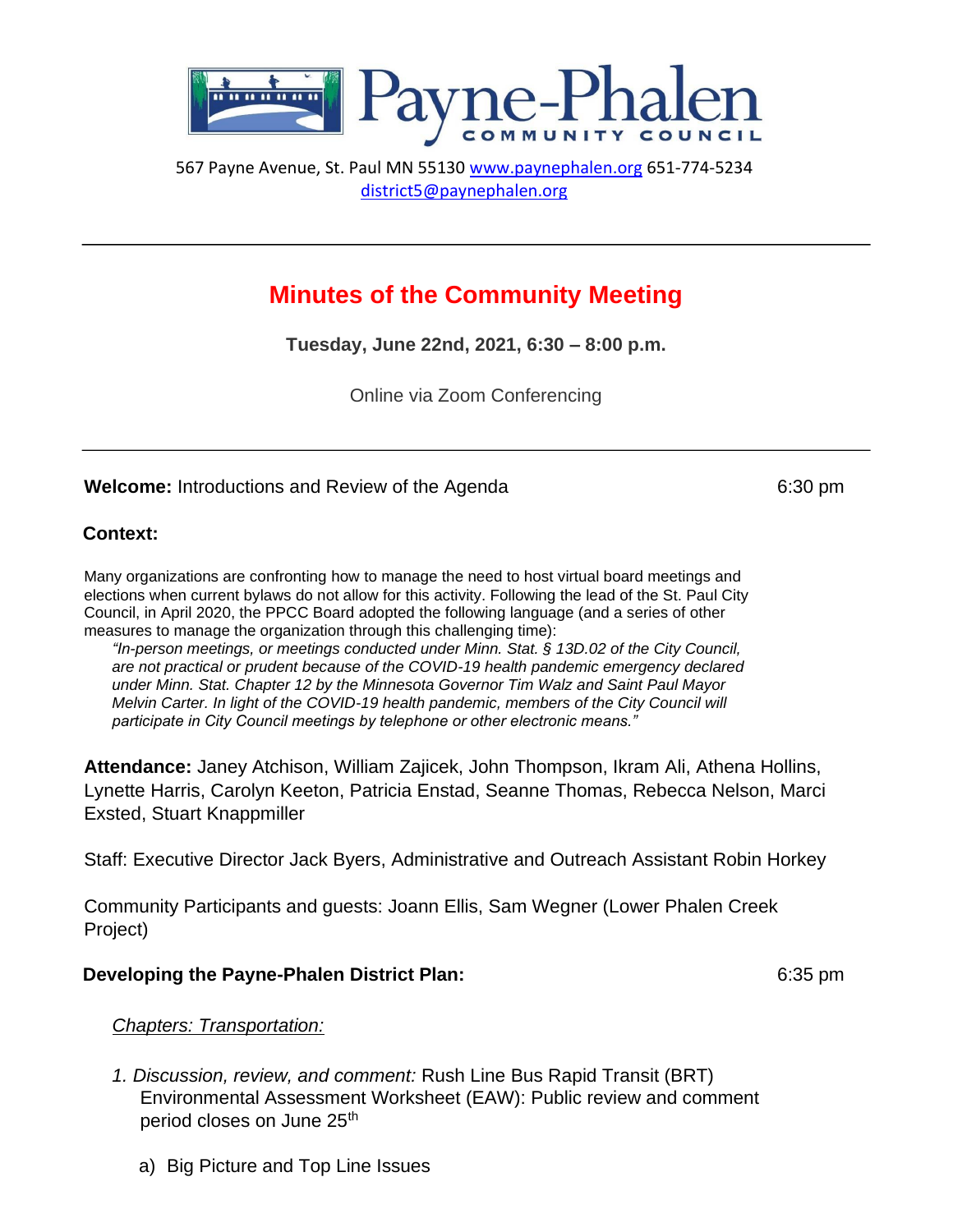- Our Met Council Rep: Chai Lee reach out & invite them to a meeting?
- 6:40 Presentation and Discussion: Overview of bridge over Johnson Pkwy & need for more community comment; impact on daylighting of Phalen Creek Project – request to use "Phalen Creek Project" rather than "Lower Phalen Creek", using language that is more concrete to highlight the use of the land by the Dakota people for a settlement and traveled using the creek; gentrification concerns & impact on affordability of the East Side, John mentioning a call for intentional hiring of folks in the community for the work. Beacon's Bluff committed to incorporating jobs from the community but didn't do this. How do we hold them to a commitment like this? Rebecca has been following up with something similar regarding Hillcrest and follow-through for hiring folks. Economic benefits letter might be the appropriate vehicle to be added to the Rush Line planning docs.
- 30-page Enviro Justice Technical Report can be found in Appendix  $E$ needs to be clarified & defined.

7:54pm Janey Atchison made a motion to support the Rush Line but we have concerns. 7:56pm Seanne Thomas made a motion that the environmental assessment include an economic benefits commitment to employ local BIPOC skilled laborers on the Purple Line project and a commitment to expand affordable housing along the Purple Line. Additionally, more community input on the Johnson Parkway bridge and a synchronization with the day lighting of the creek.

8:02pm Athena Hollins seconded Seanne's motion.

Vote: Unanimous approval.

Informational note: the Rush Line is also referred to as the Purple Line.

- a) Section 1. Purpose and Need
- b) Section 2. Alternatives
- c) Section 3. Environmental Impact Areas
- d) Section 4. Section 4(f) Evaluation
- e) Section 5. Public Engagement and Agency Coordination

# **Business items:**

- *2.* Approval of minutes from recent meetings: (Stuart Knappmiller, Secretary) 8:08 pm Marci Exsted moved to approve the minutes. 8:08 pm Seanne Thomas seconded. 8:08 pm Unanimous approval of the motion.
- *3.* PPCC Monthly Financial Report and Status (Janey Atchison, Treasurer)
- *4.* Update: Fundraising Committee (Janey Atchison, Treasurer)